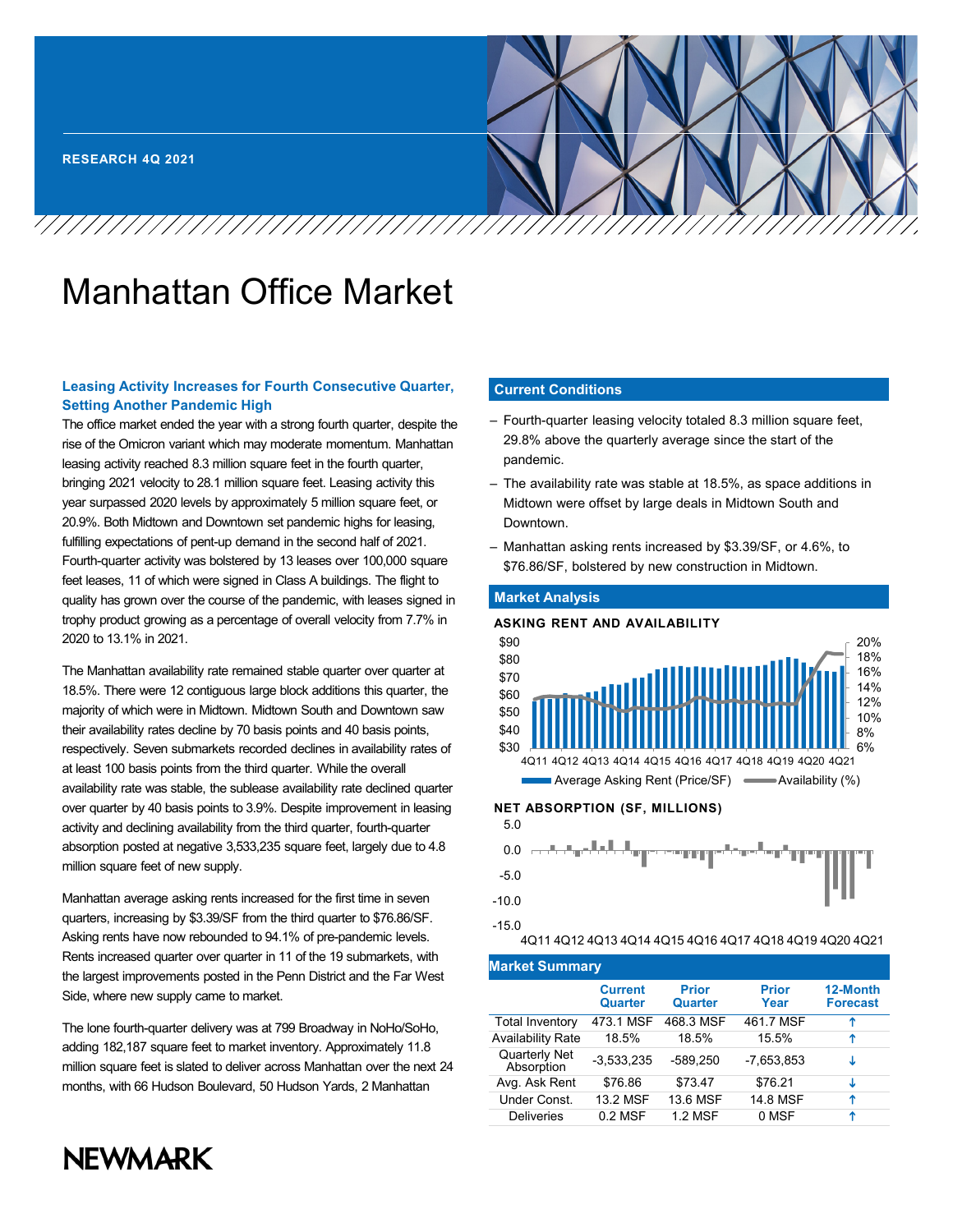## **Midtown**

## **Midtown Average Asking Rents and Availability Rate Increase Following New Construction Additions**

Midtown average asking rents increased by \$4.73/SF from the third quarter to \$82.79/SF. This followed particularly strong quarter-overquarter improvements of \$18.40/SF in the Penn District and \$9.71/SF in the Far West Side. These significant jumps were caused by seven large block additions within three new Midtown developments: 66 Hudson Boulevard, 2 Manhattan West, and PENN 2. These space additions also contributed to an increase of 11 percentage points in Far West Side availability and 4.4 percentage points in the Penn District. There was also a 3 percentage-point increase in the Times Square availability rate, as the entirety of 330 West 42nd Street, spanning 607,153 square feet, came to market. As a result, the overall Midtown availability rate increased by 50 basis points from the third quarter to 18.0%. Fourth-quarter absorption of negative 3.5 million square feet drove the 2021 Midtown total down to negative 12.3 million square feet.

Midtown leasing activity surged 15.7% quarter over quarter to 5.5 million square feet, the highest quarterly velocity since the start of the pandemic. As in the third quarter, velocity was driven by large long-term renewals, led by Madison Square Garden's renewal for 429,002 square feet at PENN 2. Other notable renewals were also finalized by NBC at 1221 Avenue of the Americas and Dechert at 3 Bryant Park. Chubb signed this quarter's largest relocation, taking 241,647 square feet as the anchor tenant at the redeveloped 550 Madison Avenue. Two other large leases were finalized in Times Square by Venable at 151 West 42nd Street for 158,000 square feet and by The Office of the Comptroller of the Currency at 7 Times Square for 108,400 square feet.

In addition to the nearly 9.7 million square feet of space already under construction in the Far West Side across four properties, several other projects remain in the pipeline. These include 175 Park Avenue, 343 Madison Avenue, and 415 Madison Avenue.

# $\Omega$ 20 40 60 80 100 4Q11 4Q13 4Q15 4Q17 4Q19 4Q21 Midtown **Midtown South Midtown AVERAGE ASKING RENT (\$/SF) Average Asking Rent By Submarket**

# **Midtown South**

## **Availability Rates Decrease in Three of Five Midtown South Submarkets Despite Declining Leasing Velocity**

The Midtown South availability rate closed at 17.6%, a quarter-overquarter decrease of 70 basis points. This marked the second straight quarter that availability fell by at least 70 basis points. This was also the second consecutive quarter in which there were no contiguous large block additions of at least 100,000 square feet. In the East Village, the availability rate dropped by 10 percentage points from last quarter to 21.9%, as Verizon's 140,000-square-foot lease at Essex Crossing took a large block of space off the market. In NoHo/SoHo, the availability rate decreased by 320 basis points from the third quarter to 11.1%, the lowest of any Manhattan submarket.

The drop in availability coincided with several large transactions, as fourth-quarter velocity reached 1.5 million square feet. The largest lease was signed by Microsoft at 122 Fifth Avenue for 150,000 square feet, followed by Verizon's 140,000-square-foot deal at 155 Delancey Street, and Clear Secure's lease for 120,000 square feet at 85 Tenth Avenue. Other notable deals included leases signed in new construction by Melio at Zero Irving, Stripes Group at 40 Tenth Avenue, Puravida Investments at 412 West 15th Street, and Tidal at 799 Broadway. Although activity eclipsed 1 million square feet for the third straight quarter, fourth-quarter velocity declined 12.8% from third-quarter totals.

Asking rents increased in each of the five Midtown South submarkets, with the largest increases of \$4.15/SF and \$3.22/SF recorded in NoHo/SoHo and Flatiron/Union Square, respectively. These improvements were caused by multiple space additions along Madison Avenue and rent increases in several Class B properties.

Following the delivery of 799 Broadway this quarter, approximately 3.5 million square feet remains under construction in Midtown South. Nine properties are slated to deliver in 2022, including the 630,000-square-foot Morgan North redevelopment, Zero Irving, and 145 Delancey Street.

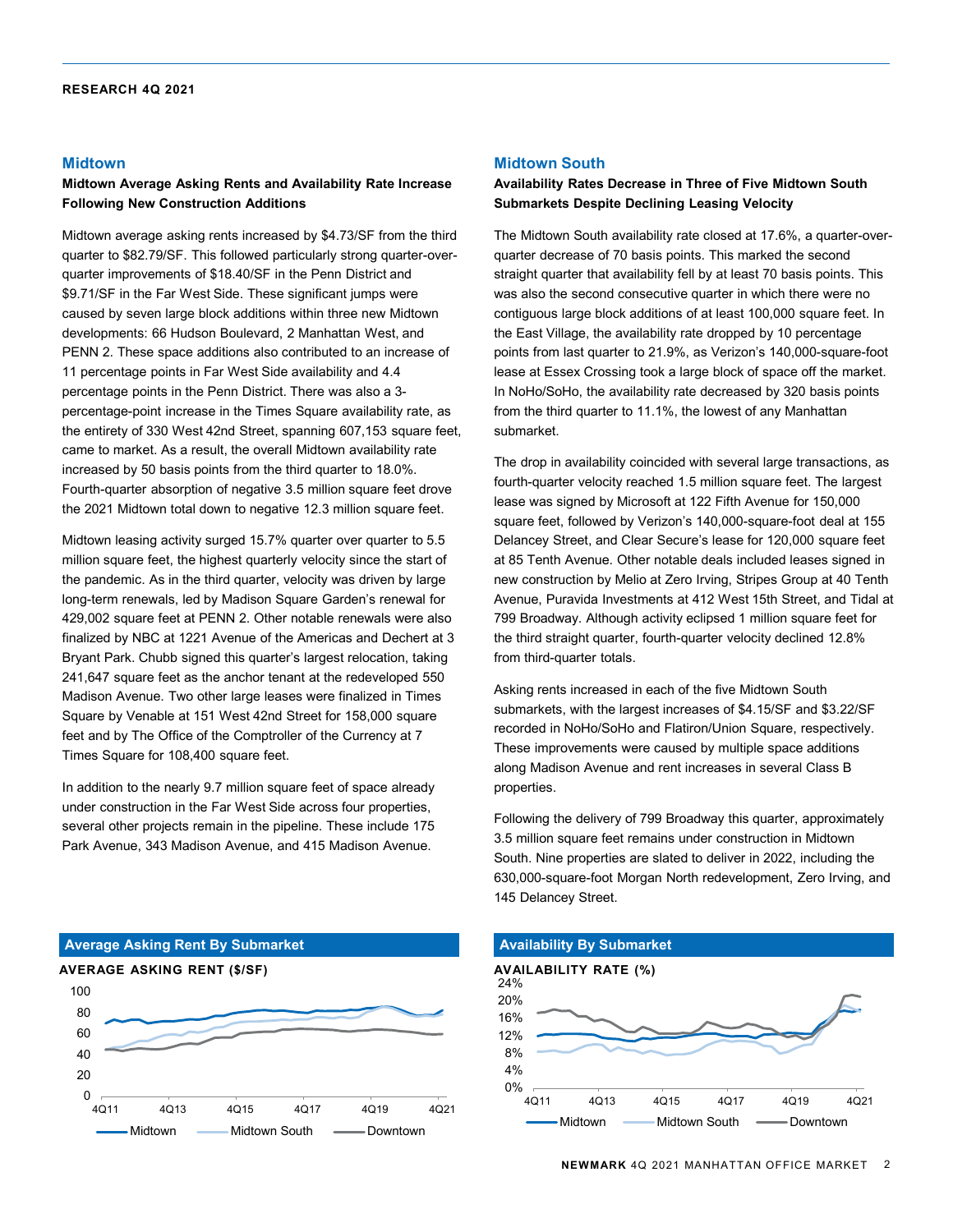## **Downtown**

# **Availability Rate Declines as Subleases Taken off the Market and Leasing Improves**

The Downtown availability rate decreased by 40 basis points to 21.0%, propelled by a drop of 70 basis points in the Downtown West sublease availability rate. The lone large sublease addition this quarter was approximately 477,122 square feet at 1 World Trade Center by Conde Nast. Also contributing to the decline in the availability, Downtown leasing reached a pandemic high of 1.3 million square feet. Brown Brothers Harriman & Co.'s 190,000 square-foot renewal at 140 Broadway was the largest deal of the quarter, while Orchard Technologies signed the largest relocation of the quarter, taking 107,395 square feet deal at 195 Broadway.

Although Downtown set a pandemic high for leasing activity, the improvement was marginal, up just 5.5% from the third quarter. Velocity remained 22.3% below the five-year Downtown average.

Downtown asking rents increased by \$0.37/SF from the third quarter to \$60.06/SF, a 0.6% increase, largely driven by direct asking rent increases of \$1.33/SF and \$1.51/SF in Downtown West and Tribeca/City Hall, respectively.

# **Midtown Lease Transactions**

| <b>Tenant</b>                               | <b>Market</b>                                               | <b>Building</b>      | <b>Type</b>                | <b>Square Feet</b> |
|---------------------------------------------|-------------------------------------------------------------|----------------------|----------------------------|--------------------|
| MSG Sports & Entertainment,<br>LLC          | <b>Penn District</b>                                        | PENN <sub>2</sub>    | Direct Renewal & Expansion | 429,022            |
| <b>NBC Universal</b>                        | Sixth Avenue/Rockefeller Center 1221 Avenue of the Americas |                      | <b>Direct Renewal</b>      | 339,833            |
| Chubb                                       | <b>Plaza District</b>                                       | 550 Madison Avenue   | Direct New                 | 241,647            |
| Dechert LLP                                 | Sixth Avenue/Rockefeller Center 1095 Avenue of the Americas |                      | <b>Direct Renewal</b>      | 241,000            |
| Bloomberg, LP                               | Eastside                                                    | 919 Third Avenue     | Direct Expansion           | 191,000            |
| <b>Midtown South Lease Transactions</b>     |                                                             |                      |                            |                    |
| <b>Tenant</b>                               | <b>Market</b>                                               | <b>Building</b>      | <b>Type</b>                | <b>Square Feet</b> |
| <b>Microsoft Corporation</b>                | Chelsea                                                     | 122 Fifth Avenue     | Direct New                 | 150,000            |
| Verizon                                     | East Village                                                | 155 Delancey Street  | Direct New                 | 140,000            |
| Clear Secure Inc.                           | Chelsea                                                     | 85 Tenth Avenue      | Direct New                 | 120,000            |
| DoubleVerify                                | NoHo/SoHo                                                   | 462 Broadway         | Direct New                 | 87,500             |
| Andreessen Horowitz (a16z)                  | NoHo/SoHo                                                   | 200 Lafayette Street | Direct New                 | 33,560             |
| <b>Downtown Lease Transactions</b>          |                                                             |                      |                            |                    |
| <b>Tenant</b>                               | <b>Market</b>                                               | <b>Building</b>      | <b>Type</b>                | <b>Square Feet</b> |
| Brown Brothers Harriman & Co. Downtown East |                                                             | 140 Broadway         | <b>Direct Renewal</b>      | 190,000            |
| <b>Orchard Technologies</b>                 | Downtown West                                               | 195 Broadway         | <b>Direct New</b>          | 107,443            |
| <b>Hudson River Trading</b>                 | Downtown West                                               | 3 World Trade Center | Direct Expansion           | 75,297             |
| US Attorney's Office                        | Downtown West                                               | 86 Chambers Street   | <b>Direct Renewal</b>      | 72,258             |
| Barkbox                                     | Downtown East                                               | 120 Broadway         | Direct New                 | 51,705             |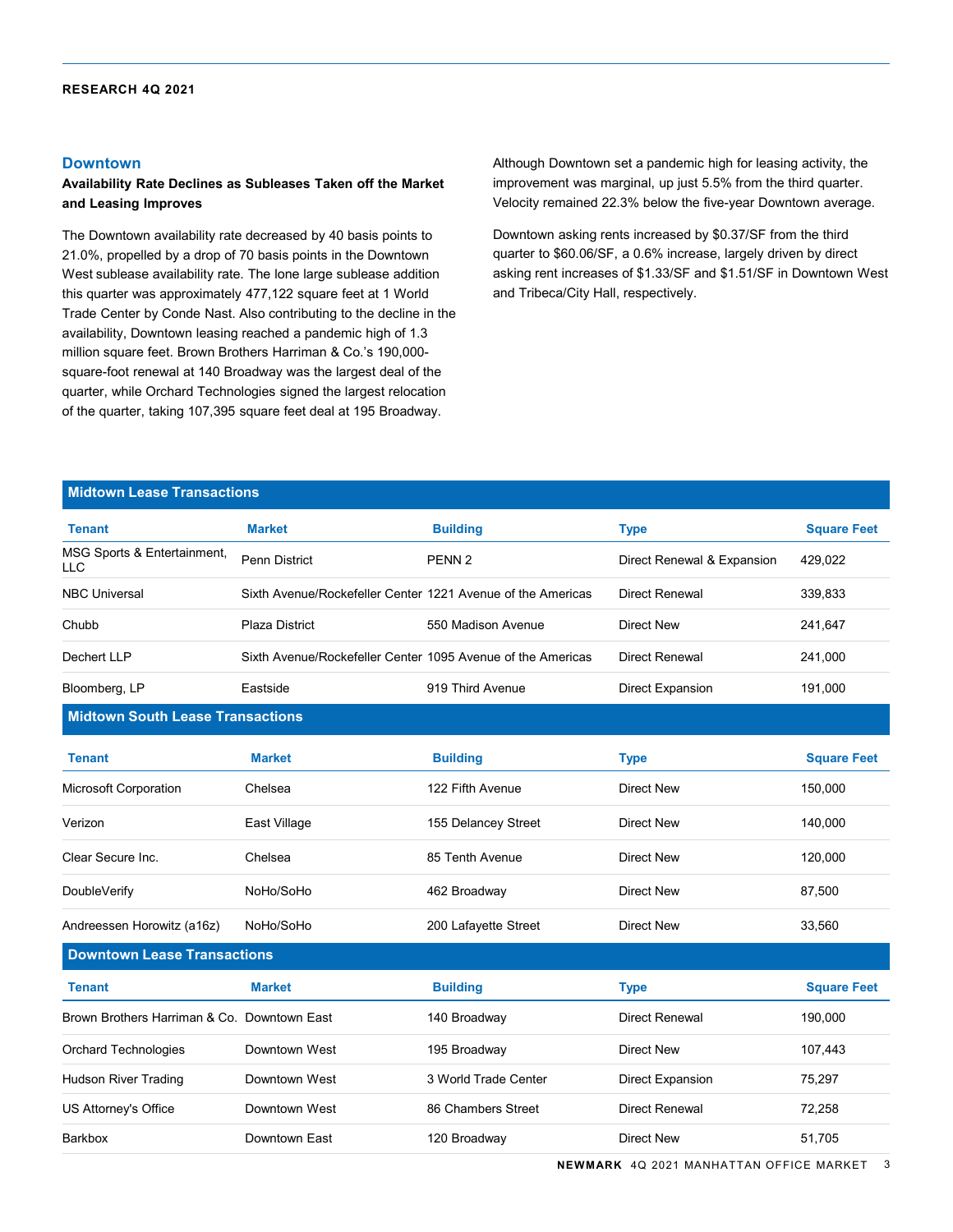# **Submarket Statistics**

| <b>Market</b>             | <b>Total</b><br><b>Inventory</b><br>(SF) | <b>Under</b><br><b>Construction</b><br>(SF) | <b>Total</b><br><b>Availability</b><br><b>Rate</b> | Qtr<br><b>Absorption</b><br>(SF) | <b>YTD</b><br><b>Absorption</b><br>(SF) | <b>Direct</b><br><b>Asking Rent</b><br>(Price/SF) | <b>Sublet</b><br><b>Asking Rent</b><br>(Price/SF) | <b>Total</b><br><b>Asking Rent</b><br>(Price/SF) |
|---------------------------|------------------------------------------|---------------------------------------------|----------------------------------------------------|----------------------------------|-----------------------------------------|---------------------------------------------------|---------------------------------------------------|--------------------------------------------------|
| <b>Midtown</b>            | 298,284,902                              | 9,662,418                                   | 18.0%                                              | (3,488,981)                      | (12, 268, 737)                          | \$88.18                                           | \$58.94                                           | \$82.79                                          |
| Eastside                  | 24,873,390                               | 0                                           | 22.2%                                              | 7,132                            | (779, 547)                              | \$75.91                                           | \$57.64                                           | \$73.78                                          |
| Far West Side             | 19,634,299                               | 9.662.418                                   | 24.7%                                              | (2,919,698)                      | (3,967,354)                             | \$152.26                                          | \$91.13                                           | \$146.53                                         |
| <b>Grand Central</b>      | 48,897,768                               | 0                                           | 16.4%                                              | (372, 911)                       | (1,643,578)                             | \$75.29                                           | \$54.76                                           | \$71.40                                          |
| Murray Hill               | 7,930,696                                | 0                                           | 22.2%                                              | (123, 202)                       | (658, 426)                              | \$63.46                                           | \$46.10                                           | \$59.95                                          |
| Park Avenue               | 25,983,580                               | 0                                           | 13.6%                                              | 228,274                          | (5,863)                                 | \$107.61                                          | \$65.63                                           | \$100.95                                         |
| Penn District             | 22,418,031                               | 0                                           | 18.8%                                              | (1,062,554)                      | (1,926,844)                             | \$93.67                                           | \$54.98                                           | \$80.88                                          |
| Plaza District            | 26,205,352                               | 0                                           | 17.1%                                              | 379,030                          | (14, 209)                               | \$100.23                                          | \$76.83                                           | \$98.05                                          |
| Sixth Ave/Rock Center     | 45,329,301                               | 0                                           | 11.7%                                              | 377,062                          | (362, 650)                              | \$83.88                                           | \$60.88                                           | \$79.75                                          |
| <b>Times Square</b>       | 14,834,999                               | 0                                           | 28.7%                                              | (346, 295)                       | (1,407,321)                             | \$81.48                                           | \$59.13                                           | \$79.70                                          |
| <b>Times Square South</b> | 35,996,446                               | 0                                           | 16.9%                                              | 160,859                          | (871, 149)                              | \$54.85                                           | \$48.67                                           | \$53.37                                          |
| Westside                  | 26,181,040                               | 0                                           | 21.3%                                              | 183,322                          | (631, 796)                              | \$77.70                                           | \$60.83                                           | \$72.27                                          |
| <b>Midtown South</b>      | 79,010,181                               | 3,468,312                                   | 17.6%                                              | 281,303                          | (3, 233, 834)                           | \$83.39                                           | \$66.93                                           | \$78.90                                          |
| Chelsea                   | 30,675,281                               | 911,000                                     | 17.2%                                              | 146,268                          | (1,320,826)                             | \$74.17                                           | \$65.76                                           | \$71.52                                          |
| East Village              | 1,712,321                                | 301,321                                     | 21.9%                                              | 170,454                          | (46, 617)                               | \$86.25                                           | <b>NA</b>                                         | \$86.25                                          |
| Flatiron/Union Square     | 24,193,279                               | 1,049,035                                   | 22.1%                                              | (187, 201)                       | (1,635,797)                             | \$90.36                                           | \$65.77                                           | \$85.25                                          |
| Hudson Sq./Meatpacking    | 11,722,369                               | 1,206,956                                   | 14.5%                                              | (109, 486)                       | (302, 082)                              | \$86.27                                           | \$71.12                                           | \$78.68                                          |
| NoHo/SoHo                 | 10,706,931                               | 0                                           | 11.1%                                              | 261,268                          | 71,488                                  | \$83.57                                           | \$63.57                                           | \$81.42                                          |
| <b>Downtown</b>           | 95,781,076                               | 20,172                                      | 21.0%                                              | (325, 557)                       | (7,985,491)                             | \$63.55                                           | \$48.44                                           | \$60.02                                          |
| Downtown East             | 50,382,484                               | 0                                           | 25.5%                                              | (129, 523)                       | (6,603,795)                             | \$59.59                                           | \$43.98                                           | \$56.24                                          |
| Downtown West             | 36,688,566                               | 0                                           | 17.0%                                              | (177, 141)                       | (1,074,336)                             | \$68.65                                           | \$55.45                                           | \$64.78                                          |
| <b>Tribeca/City Hall</b>  | 8,710,026                                | 20,172                                      | 11.4%                                              | (18, 893)                        | (307, 360)                              | \$83.75                                           | \$43.94                                           | \$79.37                                          |
| Manhattan                 | 473,076,159                              | 13,150,902                                  | 18.5%                                              |                                  | $(3,533,235)$ $(23,488,062)$            | \$81.91                                           | \$57.84                                           | \$76.86                                          |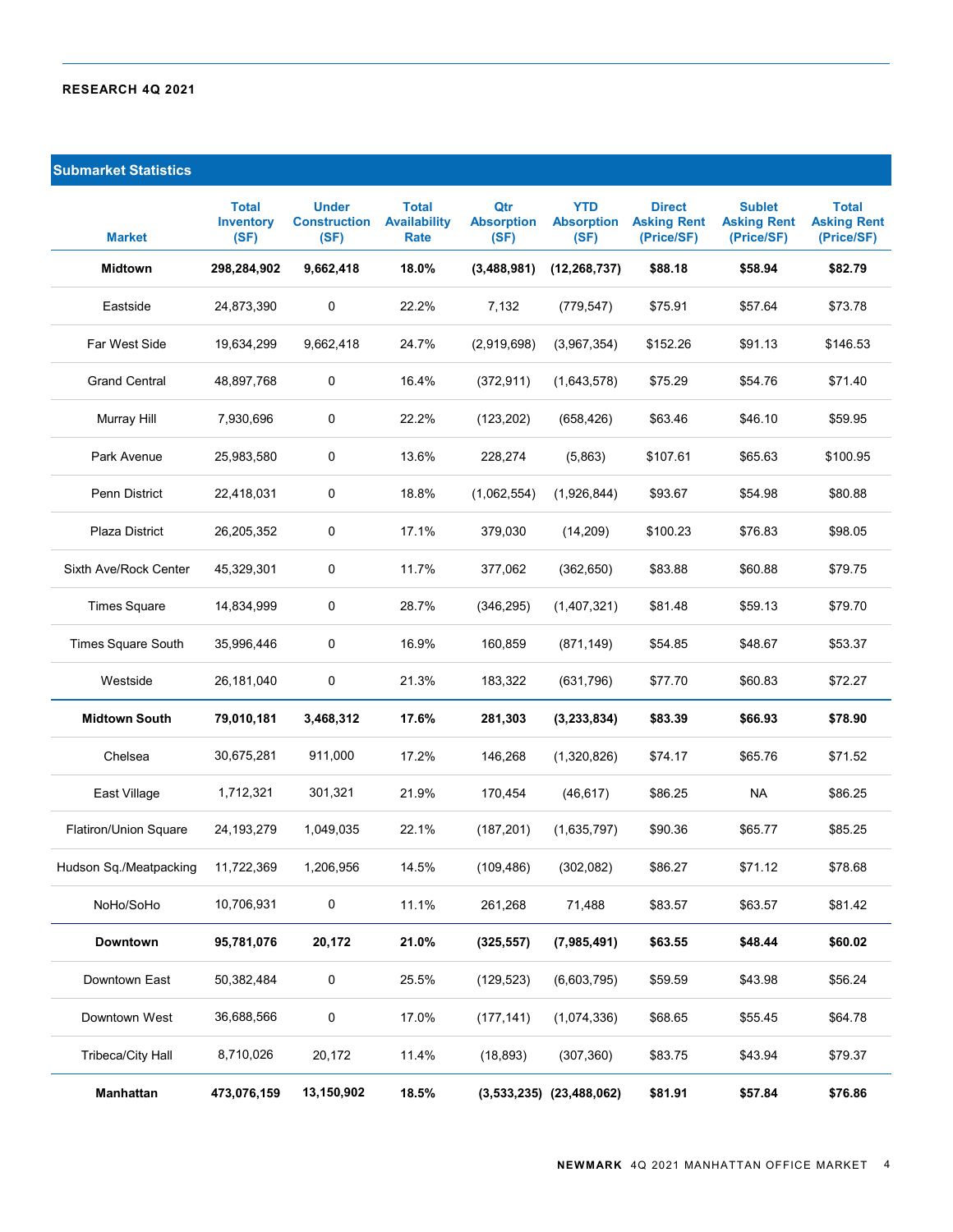# **Economic Conditions**

The national unemployment rate continued to decrease, reaching 3.9%, its lowest point since February 2020. Although the unemployment rate decreased, concerns remain surrounding labor force participation and inflation. The national consumer price index soared by 6.8% year over year, with a 5.0% increase recorded in New York City.

The New York City unemployment rate reached its lowest point since March 2020, closing November at 8.0%. Office-using employment increased by 9,300 jobs month over month, reaching its highest levels since March 2020. This marked the second consecutive month of office-using job growth in New York City, which has now recovered to 95.3% of pre-pandemic levels. This also marked the second straight month of overall job growth for New York City, a month-over-month improvement of 22,100 jobs.

# **Employment By Industry**

## **NEW YORK CITY, NOVEMBER 2021**



Source: New York State Department of Labor



Source: U.S. Bureau of Labor Statistics Source: U.S. Bureau of Labor Statistics Source: U.S. Bureau of Labor Statistics

### **Consumer Price Index (CPI)**

# **ALL ITEMS, 12-MONTH % CHANGE, NOT SEASONALLY ADJUSTED**



**Payroll Employment**





### **Employment Growth By Industry**

## **NYC, NOVEMBER 2021, 12-MONTH % CHANGE, NOT SEASONALLY ADJUSTED**



Source: U.S. Bureau of Labor Statistics Source: New York State Department of Labor State Department of Labor